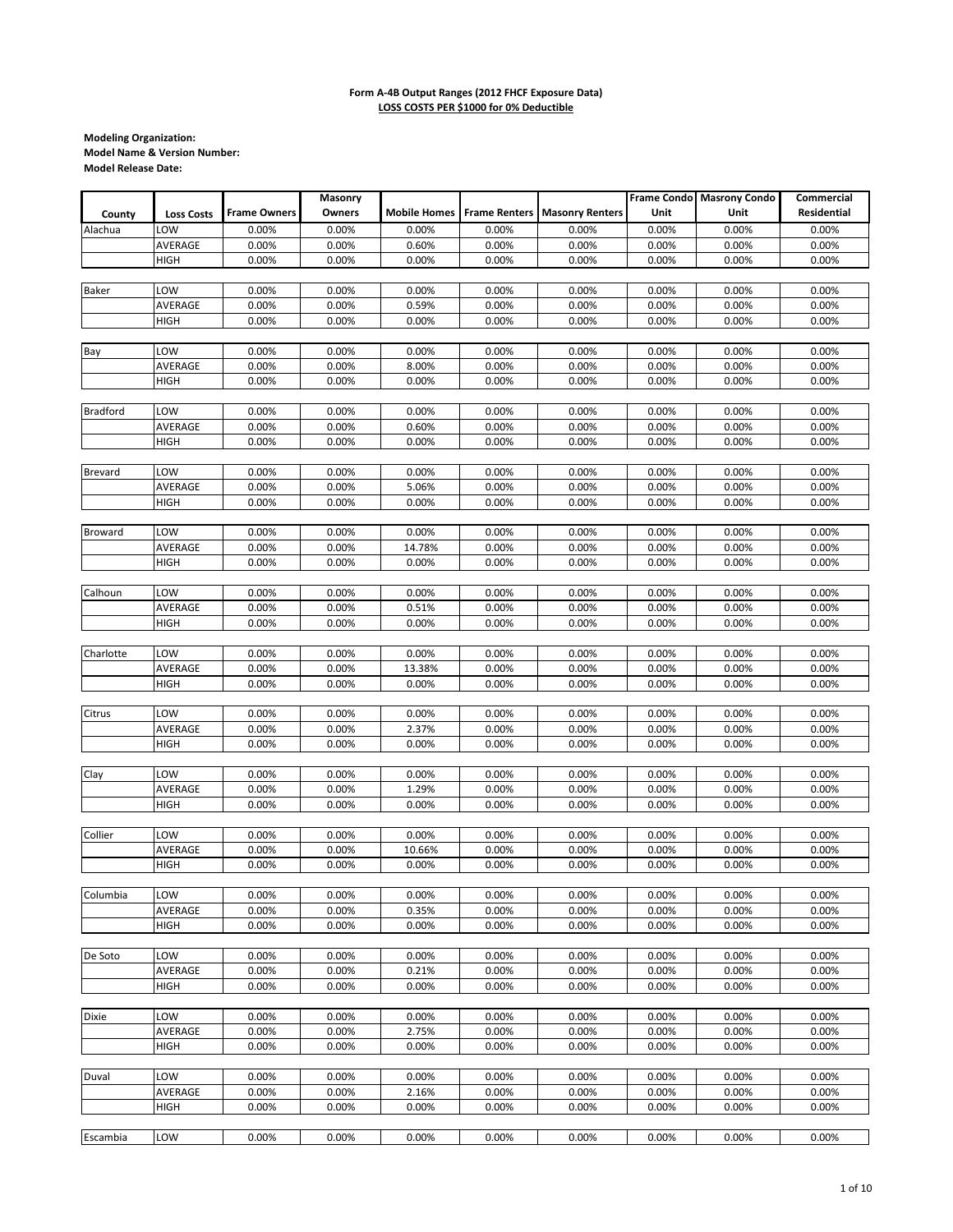|                     |                   |                     | Masonry |          |                                   |                        |       | Frame Condo Masrony Condo | Commercial         |
|---------------------|-------------------|---------------------|---------|----------|-----------------------------------|------------------------|-------|---------------------------|--------------------|
| County              | <b>Loss Costs</b> | <b>Frame Owners</b> | Owners  |          | <b>Mobile Homes Frame Renters</b> | <b>Masonry Renters</b> | Unit  | Unit                      | <b>Residential</b> |
|                     |                   | 0.00%               |         |          | 0.00%                             | 0.00%                  |       | 0.00%                     |                    |
|                     | AVERAGE           |                     | 0.00%   | 2.40%    |                                   |                        | 0.00% |                           | 0.00%              |
|                     | HIGH              | 0.00%               | 0.00%   | 0.00%    | 0.00%                             | 0.00%                  | 0.00% | 0.00%                     | 0.00%              |
|                     |                   |                     |         |          |                                   |                        |       |                           |                    |
| Flagler             | LOW               | 0.00%               | 0.00%   | 0.00%    | 0.00%                             | 0.00%                  | 0.00% | 0.00%                     | 0.00%              |
|                     | AVERAGE           | 0.00%               | 0.00%   | $-2.91%$ | 0.00%                             | 0.00%                  | 0.00% | 0.00%                     | 0.00%              |
|                     | HIGH              | 0.00%               | 0.00%   | 0.00%    | 0.00%                             | 0.00%                  | 0.00% | 0.00%                     | 0.00%              |
|                     |                   |                     |         |          |                                   |                        |       |                           |                    |
| Franklin            | LOW               | 0.00%               | 0.00%   | 0.00%    | 0.00%                             | 0.00%                  | 0.00% | 0.00%                     | 0.00%              |
|                     | AVERAGE           | 0.00%               | 0.00%   | 2.05%    | 0.00%                             | 0.00%                  | 0.00% | 0.00%                     | 0.00%              |
|                     | <b>HIGH</b>       | 0.00%               | 0.00%   | 0.00%    | 0.00%                             | 0.00%                  | 0.00% | 0.00%                     | 0.00%              |
|                     |                   |                     |         |          |                                   |                        |       |                           |                    |
| Gadsen              | LOW               | 0.00%               | 0.00%   | 0.00%    | 0.00%                             | 0.00%                  | 0.00% | 0.00%                     | 0.00%              |
|                     | AVERAGE           | 0.00%               | 0.00%   | 0.58%    | 0.00%                             | 0.00%                  | 0.00% | 0.00%                     | 0.00%              |
|                     | HIGH              | 0.00%               | 0.00%   | 0.00%    | 0.00%                             | 0.00%                  | 0.00% | 0.00%                     | 0.00%              |
|                     |                   |                     |         |          |                                   |                        |       |                           |                    |
| Gilchrist           | LOW               | 0.00%               | 0.00%   | 0.00%    | 0.00%                             | 0.00%                  | 0.00% | 0.00%                     | 0.00%              |
|                     | AVERAGE           | 0.00%               | 0.00%   | 0.49%    | 0.00%                             | 0.00%                  | 0.00% | 0.00%                     | 0.00%              |
|                     | HIGH              | 0.00%               | 0.00%   | 0.00%    | 0.00%                             | 0.00%                  | 0.00% | 0.00%                     | 0.00%              |
|                     |                   |                     |         |          |                                   |                        |       |                           |                    |
| Glades              | LOW               | 0.00%               | 0.00%   | 0.00%    | 0.00%                             | 0.00%                  | 0.00% | 0.00%                     | 0.00%              |
|                     |                   |                     |         |          |                                   |                        |       |                           |                    |
|                     | AVERAGE           | 0.00%               | 0.00%   | 0.03%    | 0.00%                             | 0.00%                  | 0.00% | 0.00%                     | 0.00%              |
|                     | HIGH              | 0.00%               | 0.00%   | 0.00%    | 0.00%                             | 0.00%                  | 0.00% | 0.00%                     | 0.00%              |
|                     |                   |                     |         |          |                                   |                        |       |                           |                    |
| Gulf                | LOW               | 0.00%               | 0.00%   | 0.00%    | 0.00%                             | 0.00%                  | 0.00% | 0.00%                     | 0.00%              |
|                     | AVERAGE           | 0.00%               | 0.00%   | 4.54%    | 0.00%                             | 0.00%                  | 0.00% | 0.00%                     | 0.00%              |
|                     | HIGH              | 0.00%               | 0.00%   | 0.00%    | 0.00%                             | 0.00%                  | 0.00% | 0.00%                     | 0.00%              |
|                     |                   |                     |         |          |                                   |                        |       |                           |                    |
| Hamilton            | LOW               | 0.00%               | 0.00%   | 0.00%    | 0.00%                             | 0.00%                  | 0.00% | 0.00%                     | 0.00%              |
|                     | AVERAGE           | 0.00%               | 0.00%   | $-0.10%$ | 0.00%                             | 0.00%                  | 0.00% | 0.00%                     | 0.00%              |
|                     | HIGH              | 0.00%               | 0.00%   | 0.00%    | 0.00%                             | 0.00%                  | 0.00% | 0.00%                     | 0.00%              |
|                     |                   |                     |         |          |                                   |                        |       |                           |                    |
| Hardee              | LOW               | 0.00%               | 0.00%   | 0.00%    | 0.00%                             | 0.00%                  | 0.00% | 0.00%                     | 0.00%              |
|                     | AVERAGE           | 0.00%               | 0.00%   | $-0.01%$ | 0.00%                             | 0.00%                  | 0.00% | 0.00%                     | 0.00%              |
|                     | HIGH              | 0.00%               | 0.00%   | 0.00%    | 0.00%                             | 0.00%                  | 0.00% | 0.00%                     | 0.00%              |
|                     |                   |                     |         |          |                                   |                        |       |                           |                    |
| Hendry              | LOW               | 0.00%               | 0.00%   | 0.00%    | 0.00%                             | 0.00%                  | 0.00% | 0.00%                     | 0.00%              |
|                     | AVERAGE           | 0.00%               | 0.00%   | $-0.35%$ | 0.00%                             | 0.00%                  | 0.00% | 0.00%                     | 0.00%              |
|                     | HIGH              | 0.00%               | 0.00%   | 0.00%    | 0.00%                             | 0.00%                  | 0.00% | 0.00%                     | 0.00%              |
|                     |                   |                     |         |          |                                   |                        |       |                           |                    |
|                     |                   |                     |         |          |                                   |                        |       |                           |                    |
| Hernando            | LOW               | 0.00%               | 0.00%   | 0.00%    | 0.00%                             | 0.00%                  | 0.00% | 0.00%                     | 0.00%              |
|                     | AVERAGE           | 0.00%               | 0.00%   | 3.84%    | 0.00%                             | 0.00%                  | 0.00% | 0.00%                     | 0.00%              |
|                     | <b>HIGH</b>       | 0.00%               | 0.00%   | 0.00%    | 0.00%                             | 0.00%                  | 0.00% | 0.00%                     | 0.00%              |
|                     |                   |                     |         |          |                                   |                        |       |                           |                    |
| Highlands           | LOW               | 0.00%               | 0.00%   | 0.00%    | 0.00%                             | 0.00%                  | 0.00% | 0.00%                     | 0.00%              |
|                     | AVERAGE           | 0.00%               | 0.00%   | 9.00%    | 0.00%                             | 0.00%                  | 0.00% | 0.00%                     | 0.00%              |
|                     | HIGH              | 0.00%               | 0.00%   | 0.00%    | 0.00%                             | 0.00%                  | 0.00% | 0.00%                     | 0.00%              |
|                     |                   |                     |         |          |                                   |                        |       |                           |                    |
| Hillsborough        | LOW               | 0.00%               | 0.00%   | 0.00%    | 0.00%                             | 0.00%                  | 0.00% | 0.00%                     | 0.00%              |
|                     | AVERAGE           | 0.00%               | 0.00%   | 1.94%    | 0.00%                             | 0.00%                  | 0.00% | 0.00%                     | 0.00%              |
|                     | HIGH              | 0.00%               | 0.00%   | 0.00%    | 0.00%                             | 0.00%                  | 0.00% | 0.00%                     | 0.00%              |
|                     |                   |                     |         |          |                                   |                        |       |                           |                    |
| Holmes              | LOW               | 0.00%               | 0.00%   | 0.00%    | 0.00%                             | 0.00%                  | 0.00% | 0.00%                     | 0.00%              |
|                     | AVERAGE           | 0.00%               | 0.00%   | $-0.04%$ | 0.00%                             | 0.00%                  | 0.00% | 0.00%                     | 0.00%              |
|                     | HIGH              | 0.00%               | 0.00%   | 0.00%    | 0.00%                             | 0.00%                  | 0.00% | 0.00%                     | 0.00%              |
|                     |                   |                     |         |          |                                   |                        |       |                           |                    |
|                     | LOW               |                     |         |          |                                   |                        |       |                           |                    |
| <b>Indian River</b> |                   | 0.00%               | 0.00%   | 0.00%    | 0.00%                             | 0.00%                  | 0.00% | 0.00%                     | 0.00%              |
|                     | AVERAGE           | 0.00%               | 0.00%   | 5.02%    | 0.00%                             | 0.00%                  | 0.00% | 0.00%                     | 0.00%              |
|                     | <b>HIGH</b>       | 0.00%               | 0.00%   | 0.00%    | 0.00%                             | 0.00%                  | 0.00% | 0.00%                     | 0.00%              |
|                     |                   |                     |         |          |                                   |                        |       |                           |                    |
| Jackson             | LOW               | 0.00%               | 0.00%   | 0.00%    | 0.00%                             | 0.00%                  | 0.00% | 0.00%                     | 0.00%              |
|                     | AVERAGE           | 0.00%               | 0.00%   | 0.29%    | 0.00%                             | 0.00%                  | 0.00% | 0.00%                     | 0.00%              |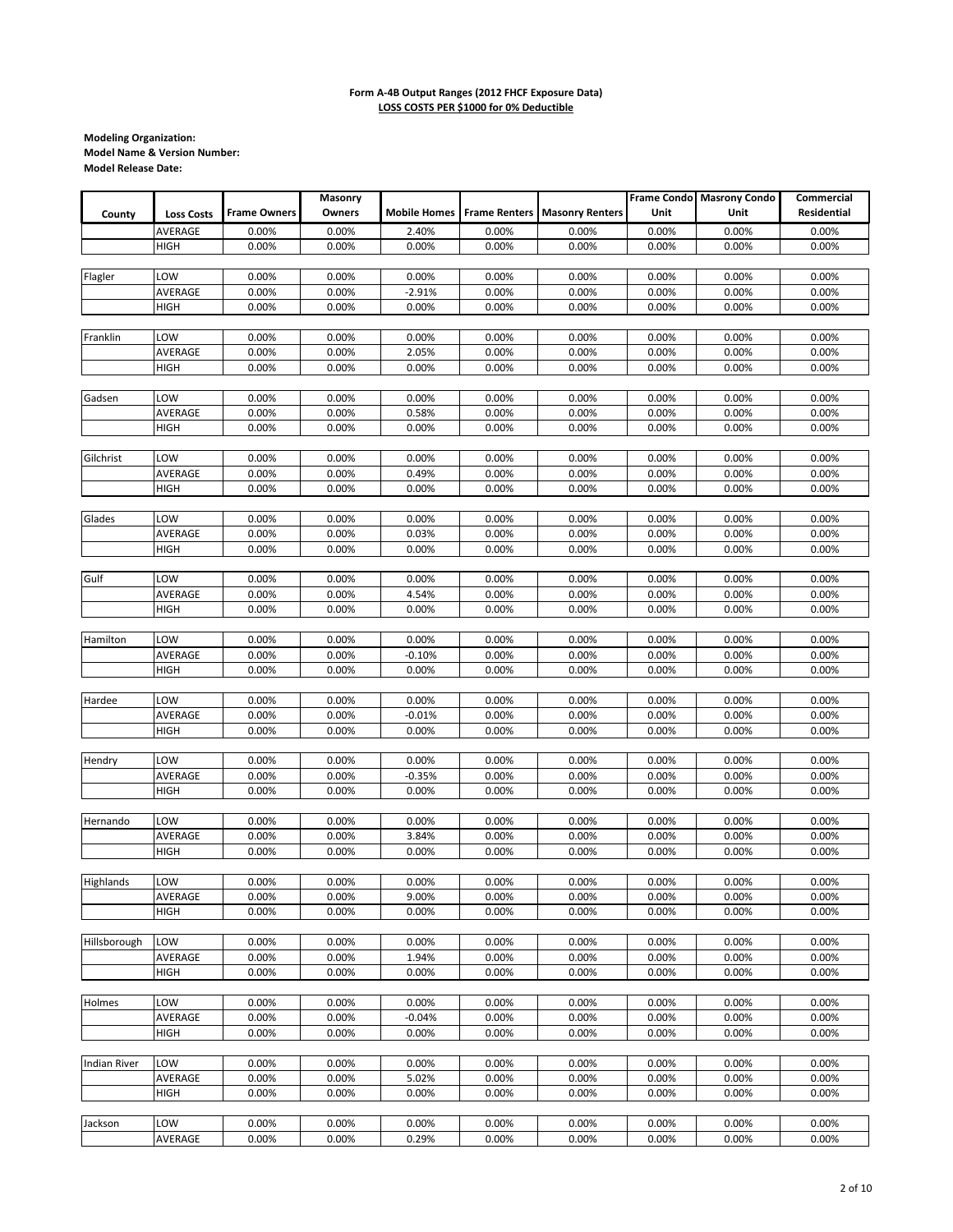|            |                   |                     | Masonry |        |       |                                            |       | Frame Condo Masrony Condo | Commercial         |
|------------|-------------------|---------------------|---------|--------|-------|--------------------------------------------|-------|---------------------------|--------------------|
| County     | <b>Loss Costs</b> | <b>Frame Owners</b> | Owners  |        |       | Mobile Homes Frame Renters Masonry Renters | Unit  | Unit                      | <b>Residential</b> |
|            | HIGH              | 0.00%               | 0.00%   | 0.00%  | 0.00% | 0.00%                                      | 0.00% | 0.00%                     | 0.00%              |
|            |                   |                     |         |        |       |                                            |       |                           |                    |
| Jefferson  | LOW               | 0.00%               | 0.00%   | 0.00%  | 0.00% | 0.00%                                      | 0.00% | 0.00%                     | 0.00%              |
|            | AVERAGE           | 0.00%               | 0.00%   | 0.35%  | 0.00% | 0.00%                                      | 0.00% | 0.00%                     | 0.00%              |
|            | <b>HIGH</b>       | 0.00%               | 0.00%   | 0.00%  | 0.00% | 0.00%                                      | 0.00% | 0.00%                     | 0.00%              |
|            |                   |                     |         |        |       |                                            |       |                           |                    |
| Lafayette  | LOW               | 0.00%               | 0.00%   | 0.00%  | 0.00% | 0.00%                                      | 0.00% | 0.00%                     | 0.00%              |
|            | AVERAGE           | 0.00%               | 0.00%   | 0.18%  | 0.00% | 0.00%                                      | 0.00% | 0.00%                     | 0.00%              |
|            | HIGH              | 0.00%               | 0.00%   | 0.00%  | 0.00% | 0.00%                                      | 0.00% | 0.00%                     | 0.00%              |
|            |                   |                     |         |        |       |                                            |       |                           |                    |
| Lake       | LOW               | 0.00%               | 0.00%   | 0.00%  | 0.00% | 0.00%                                      | 0.00% | 0.00%                     | 0.00%              |
|            | AVERAGE           | 0.00%               | 0.00%   | 3.91%  | 0.00% | 0.00%                                      | 0.00% | 0.00%                     | 0.00%              |
|            | HIGH              | 0.00%               | 0.00%   | 0.00%  | 0.00% | 0.00%                                      | 0.00% | 0.00%                     | 0.00%              |
|            |                   |                     |         |        |       |                                            |       |                           |                    |
| Lee        | LOW               | 0.00%               | 0.00%   | 0.00%  | 0.00% | 0.00%                                      | 0.00% | 0.00%                     | 0.00%              |
|            | AVERAGE           | 0.00%               | 0.00%   | 2.20%  | 0.00% | 0.00%                                      | 0.00% | 0.00%                     | 0.00%              |
|            | <b>HIGH</b>       | 0.00%               | 0.00%   | 0.00%  | 0.00% | 0.00%                                      | 0.00% | 0.00%                     | 0.00%              |
|            |                   |                     |         |        |       |                                            |       |                           |                    |
| Leon       | LOW               | 0.00%               | 0.00%   | 0.00%  | 0.00% | 0.00%                                      | 0.00% | 0.00%                     | 0.00%              |
|            | AVERAGE           | 0.00%               | 0.00%   | 0.46%  | 0.00% | 0.00%                                      | 0.00% | 0.00%                     | 0.00%              |
|            | HIGH              | 0.00%               | 0.00%   | 0.00%  | 0.00% | 0.00%                                      | 0.00% | 0.00%                     | 0.00%              |
|            |                   |                     |         |        |       |                                            |       |                           |                    |
| Levy       | LOW               | 0.00%               | 0.00%   | 0.00%  | 0.00% | 0.00%                                      | 0.00% | 0.00%                     | 0.00%              |
|            | AVERAGE           | 0.00%               | 0.00%   | 0.68%  | 0.00% | 0.00%                                      | 0.00% | 0.00%                     | 0.00%              |
|            | HIGH              | 0.00%               | 0.00%   | 0.00%  | 0.00% | 0.00%                                      | 0.00% | 0.00%                     | 0.00%              |
|            |                   |                     |         |        |       |                                            |       |                           |                    |
| Liberty    | LOW               | 0.00%               | 0.00%   | 0.00%  | 0.00% | 0.00%                                      | 0.00% | 0.00%                     | 0.00%              |
|            | AVERAGE           | 0.00%               | 0.00%   | 0.49%  | 0.00% | 0.00%                                      | 0.00% | 0.00%                     | 0.00%              |
|            | HIGH              | 0.00%               | 0.00%   | 0.00%  | 0.00% | 0.00%                                      | 0.00% | 0.00%                     | 0.00%              |
|            |                   |                     |         |        |       |                                            |       |                           |                    |
| Madison    | LOW               | 0.00%               | 0.00%   | 0.00%  | 0.00% | 0.00%                                      | 0.00% | 0.00%                     | 0.00%              |
|            | AVERAGE           | 0.00%               | 0.00%   | 0.37%  | 0.00% | 0.00%                                      | 0.00% | 0.00%                     | 0.00%              |
|            | HIGH              | 0.00%               | 0.00%   | 0.00%  | 0.00% | 0.00%                                      | 0.00% | 0.00%                     | 0.00%              |
|            |                   |                     |         |        |       |                                            |       |                           |                    |
| Manatee    | LOW               | 0.00%               | 0.00%   | 0.00%  | 0.00% | 0.00%                                      | 0.00% | 0.00%                     | 0.00%              |
|            | AVERAGE           | 0.00%               | 0.00%   | 13.75% | 0.00% | 0.00%                                      | 0.00% | 0.00%                     | 0.00%              |
|            | HIGH              | 0.00%               | 0.00%   | 0.00%  | 0.00% | 0.00%                                      | 0.00% | 0.00%                     | 0.00%              |
|            |                   |                     |         |        |       |                                            |       |                           |                    |
| Marion     | LOW               | 0.00%               | 0.00%   | 0.00%  | 0.00% | 0.00%                                      | 0.00% | 0.00%                     | 0.00%              |
|            | AVERAGE           | 0.00%               | 0.00%   | 1.59%  | 0.00% | 0.00%                                      | 0.00% | 0.00%                     | 0.00%              |
|            | HIGH              | 0.00%               | 0.00%   | 0.00%  | 0.00% | 0.00%                                      | 0.00% | 0.00%                     | 0.00%              |
|            |                   |                     |         |        |       |                                            |       |                           |                    |
| Martin     | LOW               | 0.00%               | 0.00%   | 0.00%  | 0.00% | 0.00%                                      | 0.00% | 0.00%                     | 0.00%              |
|            | AVERAGE           | 0.00%               | 0.00%   | 4.60%  | 0.00% | 0.00%                                      | 0.00% | 0.00%                     | 0.00%              |
|            | HIGH              | 0.00%               | 0.00%   | 0.00%  | 0.00% | 0.00%                                      | 0.00% | 0.00%                     | 0.00%              |
|            |                   |                     |         |        |       |                                            |       |                           |                    |
| Miami-Dade | LOW               | 0.00%               | 0.00%   | 0.00%  | 0.00% | 0.00%                                      | 0.00% | 0.00%                     | 0.00%              |
|            | AVERAGE           | 0.00%               | 0.00%   | 23.15% | 0.00% | 0.00%                                      | 0.00% | 0.00%                     | 0.00%              |
|            | HIGH              | 0.00%               | 0.00%   | 0.00%  | 0.00% | 0.00%                                      | 0.00% | 0.00%                     | 0.00%              |
|            |                   |                     |         |        |       |                                            |       |                           |                    |
| Monroe     | LOW               | 0.00%               | 0.00%   | 0.00%  | 0.00% | 0.00%                                      | 0.00% | 0.00%                     | 0.00%              |
|            | AVERAGE           | 0.00%               | 0.00%   | 7.74%  | 0.00% | 0.00%                                      | 0.00% | 0.00%                     | 0.00%              |
|            | <b>HIGH</b>       | 0.00%               | 0.00%   | 0.00%  | 0.00% | 0.00%                                      | 0.00% | 0.00%                     | 0.00%              |
|            |                   |                     |         |        |       |                                            |       |                           |                    |
| Nassau     | LOW               | 0.00%               | 0.00%   | 0.00%  | 0.00% | 0.00%                                      | 0.00% | 0.00%                     | 0.00%              |
|            | AVERAGE           | 0.00%               | 0.00%   | 1.53%  | 0.00% | 0.00%                                      | 0.00% | 0.00%                     | 0.00%              |
|            | HIGH              | 0.00%               | 0.00%   | 0.00%  | 0.00% | 0.00%                                      | 0.00% | 0.00%                     | 0.00%              |
|            |                   |                     |         |        |       |                                            |       |                           |                    |
| Okaloosa   | LOW               | 0.00%               | 0.00%   | 0.00%  | 0.00% | 0.00%                                      | 0.00% | 0.00%                     | 0.00%              |
|            | AVERAGE           | 0.00%               | 0.00%   | 6.66%  | 0.00% | 0.00%                                      | 0.00% | 0.00%                     | 0.00%              |
|            | <b>HIGH</b>       | 0.00%               | 0.00%   | 0.00%  | 0.00% | 0.00%                                      | 0.00% | 0.00%                     | 0.00%              |
|            |                   |                     |         |        |       |                                            |       |                           |                    |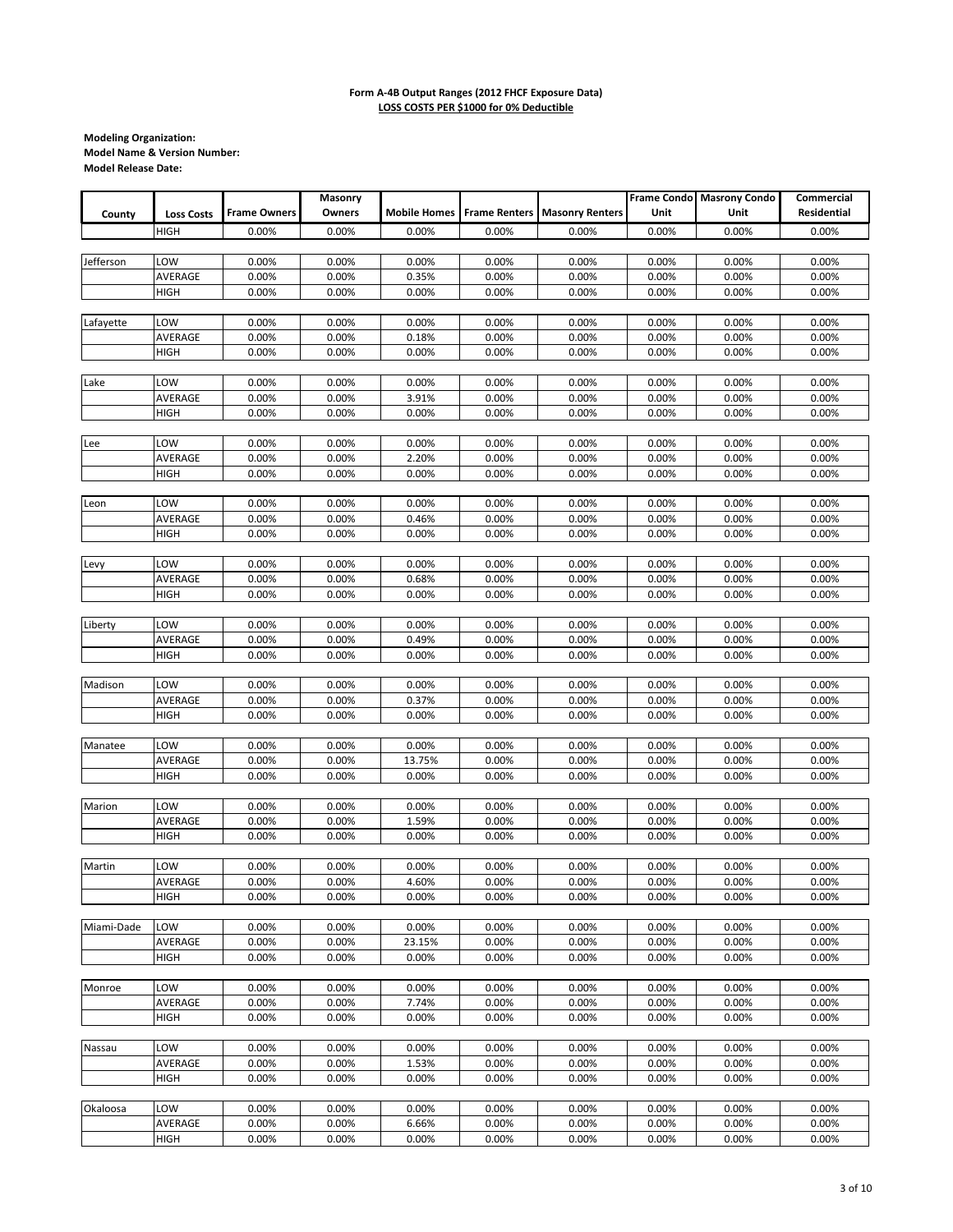|            |                   |                     | Masonry |          |       |                                                   |       | Frame Condo Masrony Condo | Commercial  |
|------------|-------------------|---------------------|---------|----------|-------|---------------------------------------------------|-------|---------------------------|-------------|
| County     | <b>Loss Costs</b> | <b>Frame Owners</b> | Owners  |          |       | <b>Mobile Homes Frame Renters Masonry Renters</b> | Unit  | Unit                      | Residential |
|            |                   |                     |         |          |       |                                                   |       |                           |             |
| Okeechobee | LOW               | 0.00%               | 0.00%   | 0.00%    | 0.00% | 0.00%                                             | 0.00% | 0.00%                     | 0.00%       |
|            | AVERAGE           | 0.00%               | 0.00%   | 2.02%    | 0.00% | 0.00%                                             | 0.00% | 0.00%                     | 0.00%       |
|            | <b>HIGH</b>       | 0.00%               | 0.00%   | 0.00%    | 0.00% | 0.00%                                             | 0.00% | 0.00%                     | 0.00%       |
|            |                   |                     |         |          |       |                                                   |       |                           |             |
| Orange     | LOW               | 0.00%               | 0.00%   | 0.00%    | 0.00% | 0.00%                                             | 0.00% | 0.00%                     | 0.00%       |
|            | AVERAGE           | 0.00%               | 0.00%   | 5.81%    | 0.00% | 0.00%                                             | 0.00% | 0.00%                     | 0.00%       |
|            | <b>HIGH</b>       | 0.00%               | 0.00%   | 0.00%    | 0.00% | 0.00%                                             | 0.00% | 0.00%                     | 0.00%       |
|            |                   |                     |         |          |       |                                                   |       |                           |             |
| Osceola    | LOW               | 0.00%               | 0.00%   | 0.00%    | 0.00% | 0.00%                                             | 0.00% | 0.00%                     | 0.00%       |
|            | AVERAGE           | 0.00%               | 0.00%   | 0.91%    | 0.00% | 0.00%                                             | 0.00% | 0.00%                     | 0.00%       |
|            | HIGH              | 0.00%               | 0.00%   | 0.00%    | 0.00% | 0.00%                                             | 0.00% | 0.00%                     | 0.00%       |
|            |                   |                     |         |          |       |                                                   |       |                           |             |
| Palm Beach | LOW               | 0.00%               | 0.00%   | 0.00%    | 0.00% | 0.00%                                             | 0.00% | 0.00%                     | 0.00%       |
|            | AVERAGE           | 0.00%               | 0.00%   | 7.30%    | 0.00% | 0.00%                                             | 0.00% | 0.00%                     | 0.00%       |
|            | <b>HIGH</b>       | 0.00%               | 0.00%   | 0.00%    | 0.00% | 0.00%                                             | 0.00% | 0.00%                     | 0.00%       |
|            |                   |                     |         |          |       |                                                   |       |                           |             |
| Pasco      | LOW               | 0.00%               | 0.00%   | 0.00%    | 0.00% | 0.00%                                             | 0.00% | 0.00%                     | 0.00%       |
|            | AVERAGE           | 0.00%               | 0.00%   | 4.31%    | 0.00% | 0.00%                                             | 0.00% | 0.00%                     | 0.00%       |
|            | HIGH              | 0.00%               | 0.00%   | 0.00%    | 0.00% | 0.00%                                             | 0.00% | 0.00%                     | 0.00%       |
|            |                   |                     |         |          |       |                                                   |       |                           |             |
| Pinellas   | LOW               | 0.00%               | 0.00%   | 0.00%    | 0.00% | 0.00%                                             | 0.00% | 0.00%                     | 0.00%       |
|            | AVERAGE           | 0.00%               | 0.00%   | 2.00%    | 0.00% | 0.00%                                             | 0.00% | 0.00%                     | 0.00%       |
|            | <b>HIGH</b>       | 0.00%               | 0.00%   | 0.00%    | 0.00% | 0.00%                                             | 0.00% | 0.00%                     | 0.00%       |
|            |                   |                     |         |          |       |                                                   |       |                           |             |
| Polk       | LOW               | 0.00%               | 0.00%   | 0.00%    | 0.00% | 0.00%                                             | 0.00% | 0.00%                     | 0.00%       |
|            | AVERAGE           | 0.00%               | 0.00%   | 4.13%    | 0.00% | 0.00%                                             | 0.00% | 0.00%                     | 0.00%       |
|            | <b>HIGH</b>       | 0.00%               | 0.00%   | 0.00%    | 0.00% | 0.00%                                             | 0.00% | 0.00%                     | 0.00%       |
|            |                   |                     |         |          |       |                                                   |       |                           |             |
| Putnam     | LOW               | 0.00%               | 0.00%   | 0.00%    | 0.00% | 0.00%                                             | 0.00% | 0.00%                     | 0.00%       |
|            | AVERAGE           | 0.00%               | 0.00%   | 2.04%    | 0.00% | 0.00%                                             | 0.00% | 0.00%                     | 0.00%       |
|            | <b>HIGH</b>       | 0.00%               | 0.00%   | 0.00%    | 0.00% | 0.00%                                             | 0.00% | 0.00%                     | 0.00%       |
|            |                   |                     |         |          |       |                                                   |       |                           |             |
| St. Johns  | LOW               | 0.00%               | 0.00%   | 0.00%    | 0.00% | 0.00%                                             | 0.00% | 0.00%                     | 0.00%       |
|            | AVERAGE           | 0.00%               | 0.00%   | 13.62%   | 0.00% | 0.00%                                             | 0.00% | 0.00%                     | 0.00%       |
|            | <b>HIGH</b>       | 0.00%               | 0.00%   | 0.00%    | 0.00% | 0.00%                                             | 0.00% | 0.00%                     | 0.00%       |
|            |                   |                     |         |          |       |                                                   |       |                           |             |
| St. Lucie  | LOW               | 0.00%               | 0.00%   | 0.00%    | 0.00% | 0.00%                                             | 0.00% | 0.00%                     | 0.00%       |
|            | AVERAGE           | 0.00%               | 0.00%   | $-0.82%$ | 0.00% | 0.00%                                             | 0.00% | 0.00%                     | 0.00%       |
|            | <b>HIGH</b>       | 0.00%               | 0.00%   | 0.00%    | 0.00% | 0.00%                                             | 0.00% | 0.00%                     | 0.00%       |
| Santa Rosa | LOW               | 0.00%               | 0.00%   | 0.00%    | 0.00% | 0.00%                                             | 0.00% | 0.00%                     | 0.00%       |
|            | AVERAGE           | 0.00%               | 0.00%   | 3.38%    | 0.00% | 0.00%                                             | 0.00% | 0.00%                     | 0.00%       |
|            | <b>HIGH</b>       | 0.00%               | 0.00%   | 0.00%    | 0.00% | 0.00%                                             | 0.00% | 0.00%                     | 0.00%       |
|            |                   |                     |         |          |       |                                                   |       |                           |             |
| Sarasota   | LOW               | 0.00%               | 0.00%   | 0.00%    | 0.00% | 0.00%                                             | 0.00% | 0.00%                     | 0.00%       |
|            | AVERAGE           | 0.00%               | 0.00%   | 6.40%    | 0.00% | 0.00%                                             | 0.00% | 0.00%                     | 0.00%       |
|            | <b>HIGH</b>       | 0.00%               | 0.00%   | 0.00%    | 0.00% | 0.00%                                             | 0.00% | 0.00%                     | 0.00%       |
|            |                   |                     |         |          |       |                                                   |       |                           |             |
| Seminole   | LOW               | 0.00%               | 0.00%   | 0.00%    | 0.00% | 0.00%                                             | 0.00% | 0.00%                     | 0.00%       |
|            | AVERAGE           | 0.00%               | 0.00%   | 5.70%    | 0.00% | 0.00%                                             | 0.00% | 0.00%                     | 0.00%       |
|            | HIGH              | 0.00%               | 0.00%   | 0.00%    | 0.00% | 0.00%                                             | 0.00% | 0.00%                     | 0.00%       |
|            |                   |                     |         |          |       |                                                   |       |                           |             |
| Sumter     | LOW               | 0.00%               | 0.00%   | 0.00%    | 0.00% | 0.00%                                             | 0.00% | 0.00%                     | 0.00%       |
|            | AVERAGE           | 0.00%               | 0.00%   | 3.44%    | 0.00% | 0.00%                                             | 0.00% | 0.00%                     | 0.00%       |
|            | <b>HIGH</b>       | 0.00%               | 0.00%   | 0.00%    | 0.00% | 0.00%                                             | 0.00% | 0.00%                     | 0.00%       |
|            |                   |                     |         |          |       |                                                   |       |                           |             |
| Suwanee    | LOW               | 0.00%               | 0.00%   | 0.00%    | 0.00% | 0.00%                                             | 0.00% | 0.00%                     | 0.00%       |
|            | AVERAGE           | 0.00%               | 0.00%   | $-0.08%$ | 0.00% | 0.00%                                             | 0.00% | 0.00%                     | 0.00%       |
|            | <b>HIGH</b>       | 0.00%               | 0.00%   | 0.00%    | 0.00% | 0.00%                                             | 0.00% | 0.00%                     | 0.00%       |
|            |                   |                     |         |          |       |                                                   |       |                           |             |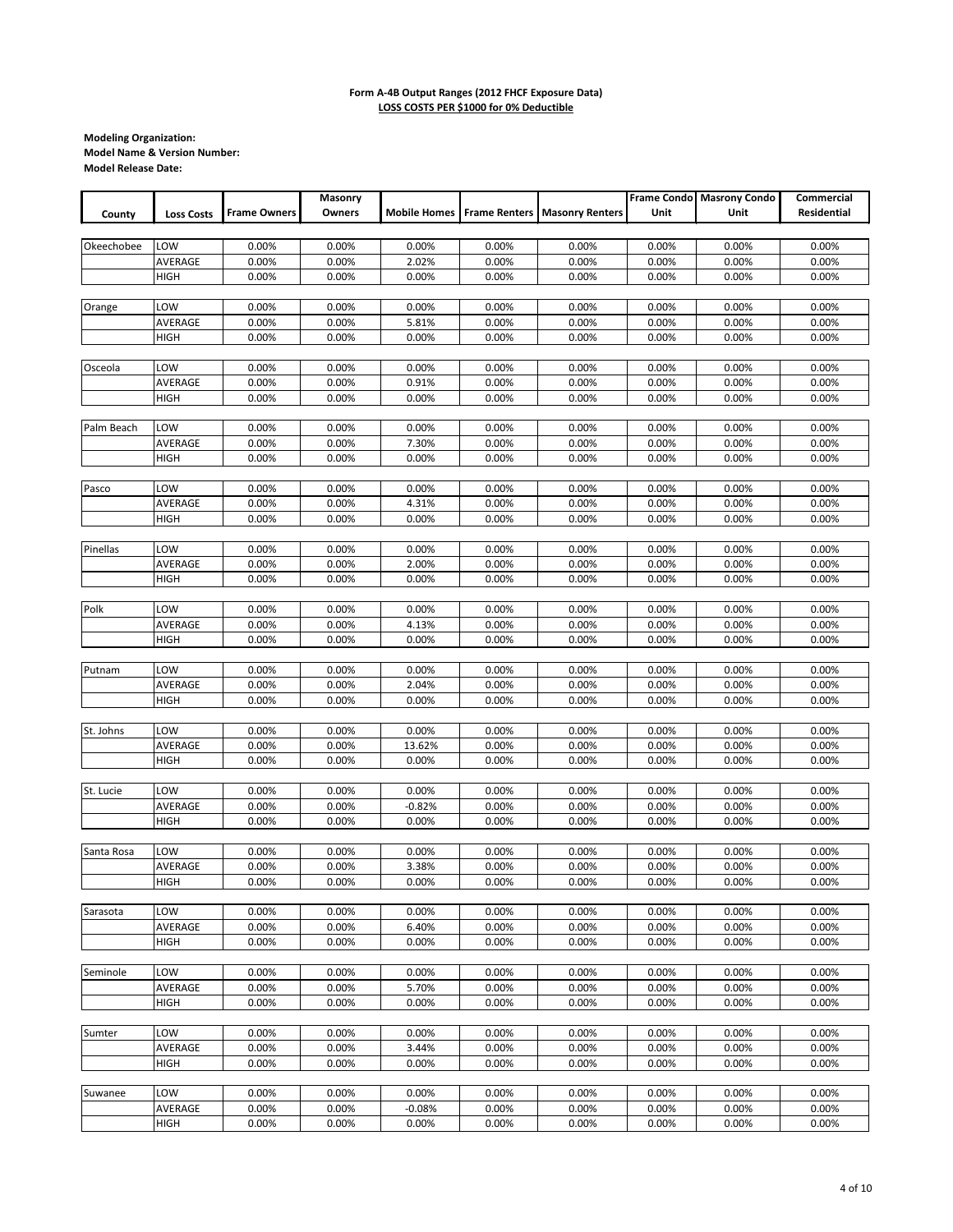|            |                   |                     | Masonry |        |       |                                                |       | Frame Condo Masrony Condo | <b>Commercial</b> |
|------------|-------------------|---------------------|---------|--------|-------|------------------------------------------------|-------|---------------------------|-------------------|
| County     | <b>Loss Costs</b> | <b>Frame Owners</b> | Owners  |        |       | Mobile Homes   Frame Renters   Masonry Renters | Unit  | Unit                      | Residential       |
| Taylor     | LOW               | 0.00%               | 0.00%   | 0.00%  | 0.00% | 0.00%                                          | 0.00% | 0.00%                     | 0.00%             |
|            | AVERAGE           | 0.00%               | 0.00%   | 2.23%  | 0.00% | 0.00%                                          | 0.00% | 0.00%                     | 0.00%             |
|            | <b>HIGH</b>       | 0.00%               | 0.00%   | 0.00%  | 0.00% | 0.00%                                          | 0.00% | 0.00%                     | 0.00%             |
|            |                   |                     |         |        |       |                                                |       |                           |                   |
| Union      | LOW               | 0.00%               | 0.00%   | 0.00%  | 0.00% | 0.00%                                          | 0.00% | 0.00%                     | 0.00%             |
|            | AVERAGE           | 0.00%               | 0.00%   | 0.74%  | 0.00% | 0.00%                                          | 0.00% | 0.00%                     | 0.00%             |
|            | <b>HIGH</b>       | 0.00%               | 0.00%   | 0.00%  | 0.00% | 0.00%                                          | 0.00% | 0.00%                     | 0.00%             |
|            |                   |                     |         |        |       |                                                |       |                           |                   |
| Volusia    | LOW               | 0.00%               | 0.00%   | 0.00%  | 0.00% | 0.00%                                          | 0.00% | 0.00%                     | 0.00%             |
|            | AVERAGE           | 0.00%               | 0.00%   | 16.67% | 0.00% | 0.00%                                          | 0.00% | 0.00%                     | 0.00%             |
|            | <b>HIGH</b>       | 0.00%               | 0.00%   | 0.00%  | 0.00% | 0.00%                                          | 0.00% | 0.00%                     | 0.00%             |
|            |                   |                     |         |        |       |                                                |       |                           |                   |
| Wakulla    | LOW               | 0.00%               | 0.00%   | 0.00%  | 0.00% | 0.00%                                          | 0.00% | 0.00%                     | 0.00%             |
|            | AVERAGE           | 0.00%               | 0.00%   | 0.94%  | 0.00% | 0.00%                                          | 0.00% | 0.00%                     | 0.00%             |
|            | <b>HIGH</b>       | 0.00%               | 0.00%   | 0.00%  | 0.00% | 0.00%                                          | 0.00% | 0.00%                     | 0.00%             |
|            |                   |                     |         |        |       |                                                |       |                           |                   |
| Walton     | LOW               | 0.00%               | 0.00%   | 0.00%  | 0.00% | 0.00%                                          | 0.00% | 0.00%                     | 0.00%             |
|            | AVERAGE           | 0.00%               | 0.00%   | 0.91%  | 0.00% | 0.00%                                          | 0.00% | 0.00%                     | 0.00%             |
|            | <b>HIGH</b>       | 0.00%               | 0.00%   | 0.00%  | 0.00% | 0.00%                                          | 0.00% | 0.00%                     | 0.00%             |
|            |                   |                     |         |        |       |                                                |       |                           |                   |
| Washington | LOW               | 0.00%               | 0.00%   | 0.00%  | 0.00% | 0.00%                                          | 0.00% | 0.00%                     | 0.00%             |
|            | AVERAGE           | 0.00%               | 0.00%   | 0.10%  | 0.00% | 0.00%                                          | 0.00% | 0.00%                     | 0.00%             |
|            | <b>HIGH</b>       | 0.00%               | 0.00%   | 0.00%  | 0.00% | 0.00%                                          | 0.00% | 0.00%                     | 0.00%             |
|            |                   |                     |         |        |       |                                                |       |                           |                   |
| Statewide  | LOW               | 0.00%               | 0.00%   | 0.00%  | 0.00% | 0.00%                                          | 0.00% | 0.00%                     | 0.00%             |
|            | AVERAGE           | 0.00%               | 0.00%   | 18.11% | 0.00% | 0.00%                                          | 0.00% | 0.00%                     | 0.00%             |
|            | <b>HIGH</b>       | 0.00%               | 0.00%   | 0.00%  | 0.00% | 0.00%                                          | 0.00% | 0.00%                     | 0.00%             |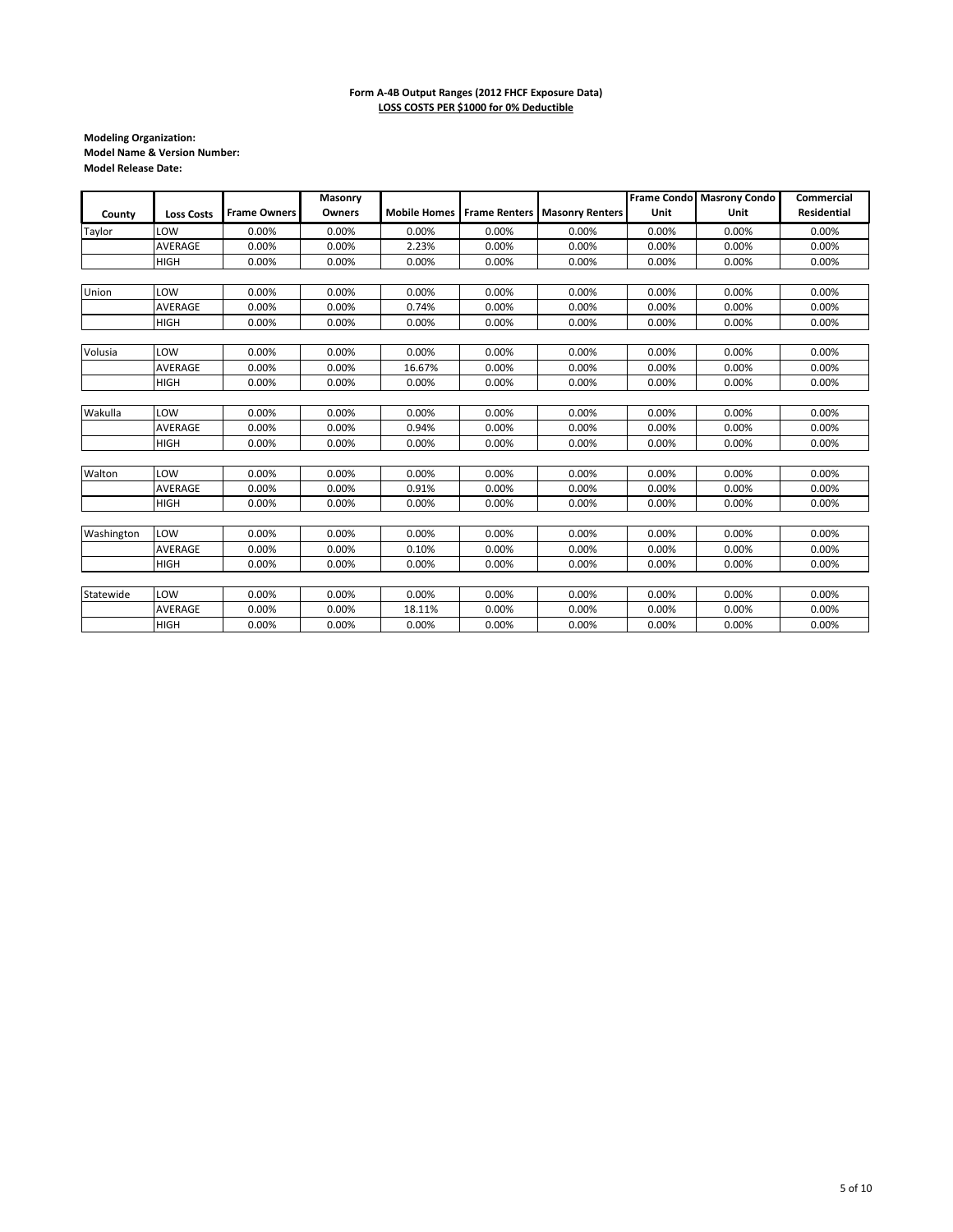|                 |                   |                     | Masonry        |                     |                      |                        | <b>Frame Condo</b> | <b>Masrony Condo</b> | Commercial         |
|-----------------|-------------------|---------------------|----------------|---------------------|----------------------|------------------------|--------------------|----------------------|--------------------|
| County          | <b>Loss Costs</b> | <b>Frame Owners</b> | Owners         | <b>Mobile Homes</b> | <b>Frame Renters</b> | <b>Masonry Renters</b> | Unit               | Unit                 | <b>Residential</b> |
| Alachua         | LOW               | 0.00%               | 0.00%          | 0.00%               | 0.00%                | 0.00%                  | 0.00%              | 0.00%                | 0.00%              |
|                 | AVERAGE           | 0.00%               | 0.00%          | 0.81%               | 0.00%                | 0.00%                  | 0.00%              | 0.00%                | 0.00%              |
|                 | <b>HIGH</b>       | 0.00%               | 0.00%          | 0.00%               | 0.00%                | 0.00%                  | 0.00%              | 0.00%                | 0.00%              |
|                 |                   |                     |                |                     |                      |                        |                    |                      |                    |
| <b>Baker</b>    | LOW               | 0.00%               | 0.00%          | 0.00%               | 0.00%                | 0.00%                  | 0.00%              | 0.00%                | 0.00%              |
|                 | AVERAGE           | 0.00%               | 0.00%          | 0.82%               | 0.00%                | 0.00%                  | 0.00%              | 0.00%                | 0.00%              |
|                 | <b>HIGH</b>       | 0.00%               | 0.00%          | 0.00%               | 0.00%                | 0.00%                  | 0.00%              | 0.00%                | 0.00%              |
|                 |                   |                     |                |                     |                      |                        |                    |                      |                    |
| Bay             | LOW               | 0.00%               | 0.00%          | 0.00%               | 0.00%                | 0.00%                  | 0.00%              | 0.00%                | 0.00%              |
|                 | AVERAGE           | 0.00%               | 0.00%          | 9.72%               | 0.00%                | 0.00%                  | 0.00%              | 0.00%                | 0.00%              |
|                 | <b>HIGH</b>       | 0.00%               | 0.00%          | 0.00%               | 0.00%                | 0.00%                  | 0.00%              | 0.00%                | 0.00%              |
|                 |                   |                     |                |                     |                      |                        |                    |                      |                    |
| <b>Bradford</b> | LOW               | 0.00%               | 0.00%          | 0.00%               | 0.00%                | 0.00%                  | 0.00%              | 0.00%                | 0.00%              |
|                 | AVERAGE           | 0.00%               | 0.00%          | 0.77%               | 0.00%                | 0.00%                  | 0.00%              | 0.00%                | 0.00%              |
|                 | HIGH              | 0.00%               | 0.00%          | 0.00%               | 0.00%                | 0.00%                  | 0.00%              | 0.00%                | 0.00%              |
|                 |                   |                     |                |                     |                      |                        |                    |                      |                    |
| <b>Brevard</b>  | LOW               | 0.00%               | 0.00%          | 0.00%               | 0.00%                | 0.00%                  | 0.00%              | 0.00%                | 0.00%              |
|                 | AVERAGE           | 0.00%               | 0.00%          | 5.52%               | 0.00%                | 0.00%                  | 0.00%              | 0.00%                | 0.00%              |
|                 | HIGH              | 0.00%               | 0.00%          | 0.00%               | 0.00%                | 0.00%                  | 0.00%              | 0.00%                | 0.00%              |
|                 |                   |                     |                |                     |                      |                        |                    |                      |                    |
| Broward         | LOW               | 0.00%               | 0.00%          | 0.00%               | 0.00%                | 0.00%                  | 0.00%              | 0.00%                | 0.00%              |
|                 | AVERAGE           | 0.00%               | 0.00%          | 16.33%              | 0.00%                | 0.00%                  | 0.00%              | 0.00%                | 0.00%              |
|                 | HIGH              | 0.00%               | 0.00%          | 0.00%               | 0.00%                | 0.00%                  | 0.00%              | 0.00%                | 0.00%              |
|                 |                   |                     |                |                     |                      |                        |                    |                      |                    |
| Calhoun         | LOW               | 0.00%               | 0.00%          | 0.00%               | 0.00%                | 0.00%                  | 0.00%              | 0.00%                | 0.00%              |
|                 | AVERAGE           | 0.00%               | 0.00%          | 0.72%               | 0.00%                | 0.00%                  | 0.00%              | 0.00%                | 0.00%              |
|                 | <b>HIGH</b>       | 0.00%               | 0.00%          | 0.00%               | 0.00%                | 0.00%                  | 0.00%              | 0.00%                | 0.00%              |
|                 |                   |                     |                |                     |                      |                        |                    |                      |                    |
| Charlotte       | LOW               | 0.00%               | 0.00%          | 0.00%               | 0.00%                | 0.00%                  | 0.00%              | 0.00%                | 0.00%              |
|                 | AVERAGE           | 0.00%               | 0.00%          | 16.24%              | 0.00%                | 0.00%                  | 0.00%              | 0.00%                | 0.00%              |
|                 | <b>HIGH</b>       | 0.00%               | 0.00%          | 0.00%               | 0.00%                | 0.00%                  | 0.00%              | 0.00%                | 0.00%              |
|                 |                   |                     |                |                     |                      |                        |                    |                      |                    |
| Citrus          | LOW               | 0.00%               | 0.00%          | 0.00%               | 0.00%                | 0.00%                  | 0.00%              | 0.00%                | 0.00%              |
|                 | AVERAGE           | 0.00%               | 0.00%          | 2.89%               | 0.00%                | 0.00%                  | 0.00%              | 0.00%                | 0.00%              |
|                 | HIGH              | 0.00%               | 0.00%          | 0.00%               | 0.00%                | 0.00%                  | 0.00%              | 0.00%                | 0.00%              |
| Clay            | LOW               | 0.00%               |                | 0.00%               |                      |                        |                    | 0.00%                | 0.00%              |
|                 | AVERAGE           | 0.00%               | 0.00%<br>0.00% |                     | 0.00%<br>0.00%       | 0.00%<br>0.00%         | 0.00%<br>0.00%     | 0.00%                | 0.00%              |
|                 | HIGH              | 0.00%               | 0.00%          | 1.79%<br>0.00%      | 0.00%                | 0.00%                  | 0.00%              | 0.00%                | 0.00%              |
|                 |                   |                     |                |                     |                      |                        |                    |                      |                    |
| Collier         | LOW               | 0.00%               | 0.00%          | 0.00%               | 0.00%                | 0.00%                  | 0.00%              | 0.00%                | 0.00%              |
|                 | AVERAGE           | 0.00%               | 0.00%          | 11.86%              | 0.00%                | 0.00%                  | 0.00%              | 0.00%                | 0.00%              |
|                 | <b>HIGH</b>       | 0.00%               | 0.00%          | 0.00%               | 0.00%                | 0.00%                  | 0.00%              | 0.00%                | 0.00%              |
|                 |                   |                     |                |                     |                      |                        |                    |                      |                    |
| Columbia        | LOW               | 0.00%               | 0.00%          | 0.00%               | 0.00%                | 0.00%                  | 0.00%              | 0.00%                | 0.00%              |
|                 | AVERAGE           | 0.00%               | 0.00%          | 0.62%               | 0.00%                | 0.00%                  | 0.00%              | 0.00%                | 0.00%              |
|                 | HIGH              | 0.00%               | 0.00%          | 0.00%               | 0.00%                | 0.00%                  | 0.00%              | 0.00%                | 0.00%              |
|                 |                   |                     |                |                     |                      |                        |                    |                      |                    |
| De Soto         | LOW               | 0.00%               | 0.00%          | 0.00%               | 0.00%                | 0.00%                  | 0.00%              | 0.00%                | 0.00%              |
|                 | AVERAGE           | 0.00%               | 0.00%          | 0.27%               | 0.00%                | 0.00%                  | 0.00%              | 0.00%                | 0.00%              |
|                 | <b>HIGH</b>       | 0.00%               | 0.00%          | 0.00%               | 0.00%                | 0.00%                  | 0.00%              | 0.00%                | 0.00%              |
|                 |                   |                     |                |                     |                      |                        |                    |                      |                    |
| Dixie           | LOW               | 0.00%               | 0.00%          | 0.00%               | 0.00%                | 0.00%                  | 0.00%              | 0.00%                | 0.00%              |
|                 | AVERAGE           | 0.00%               | 0.00%          | 3.71%               | 0.00%                | 0.00%                  | 0.00%              | 0.00%                | 0.00%              |
|                 | <b>HIGH</b>       | 0.00%               | 0.00%          | 0.00%               | 0.00%                | 0.00%                  | 0.00%              | 0.00%                | 0.00%              |
|                 |                   |                     |                |                     |                      |                        |                    |                      |                    |
| Duval           | LOW               | 0.00%               | 0.00%          | 0.00%               | 0.00%                | 0.00%                  | 0.00%              | 0.00%                | 0.00%              |
|                 | AVERAGE           | 0.00%               | 0.00%          | 2.92%               | 0.00%                | 0.00%                  | 0.00%              | 0.00%                | 0.00%              |
|                 | HIGH              | 0.00%               | 0.00%          | 0.00%               | 0.00%                | 0.00%                  | 0.00%              | 0.00%                | 0.00%              |
|                 |                   |                     |                |                     |                      |                        |                    |                      |                    |
| Escambia        | LOW               | 0.00%               | 0.00%          | 0.00%               | 0.00%                | 0.00%                  | 0.00%              | 0.00%                | 0.00%              |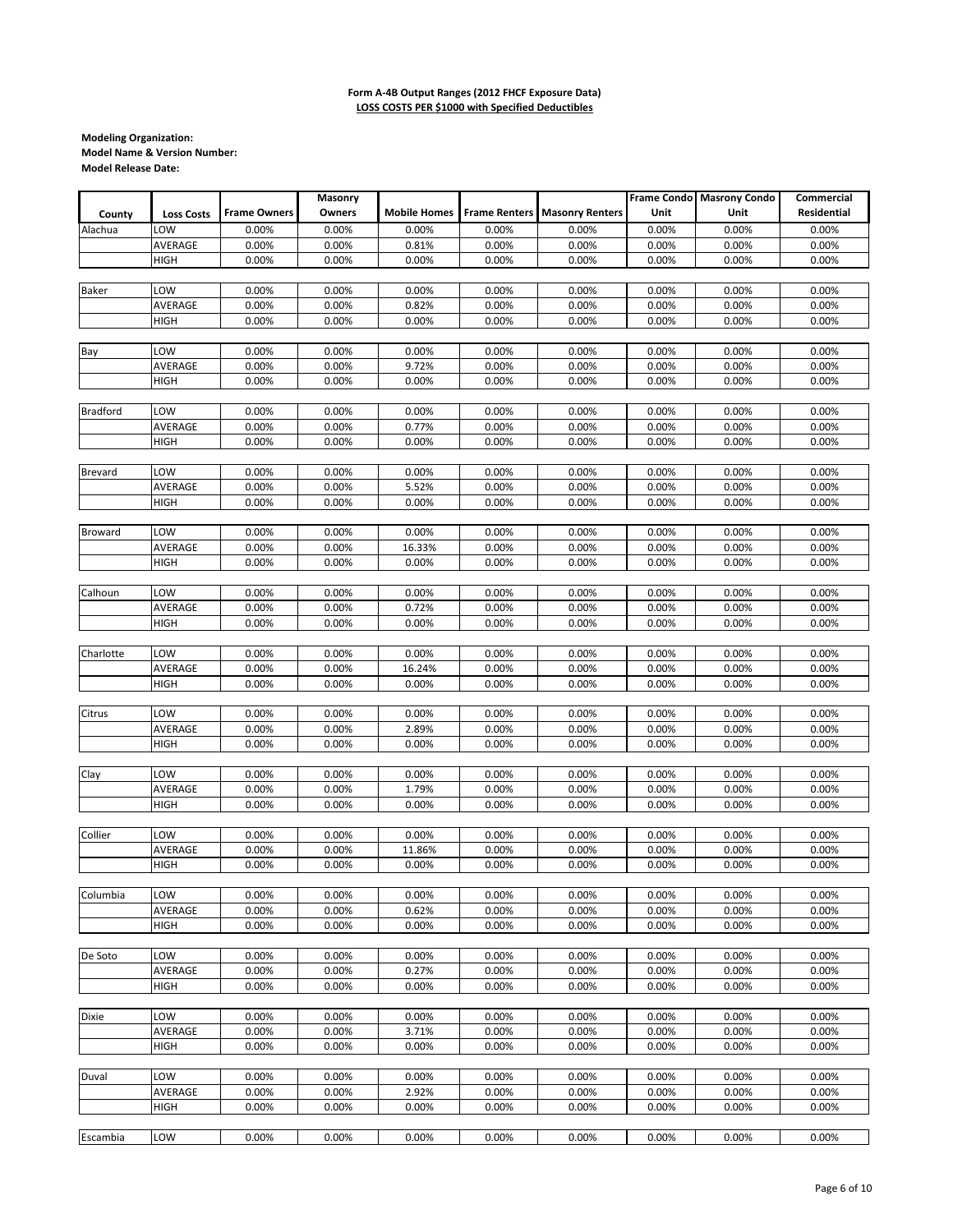|              |                   |                     | Masonry |                     |       |                                      |       | Frame Condo Masrony Condo | Commercial  |
|--------------|-------------------|---------------------|---------|---------------------|-------|--------------------------------------|-------|---------------------------|-------------|
| County       | <b>Loss Costs</b> | <b>Frame Owners</b> | Owners  | <b>Mobile Homes</b> |       | <b>Frame Renters Masonry Renters</b> | Unit  | Unit                      | Residential |
|              |                   |                     |         |                     |       |                                      |       |                           |             |
|              | AVERAGE           | 0.00%               | 0.00%   | 2.76%               | 0.00% | 0.00%                                | 0.00% | 0.00%                     | 0.00%       |
|              | <b>HIGH</b>       | 0.00%               | 0.00%   | 0.00%               | 0.00% | 0.00%                                | 0.00% | 0.00%                     | 0.00%       |
|              |                   |                     |         |                     |       |                                      |       |                           |             |
| Flagler      | LOW               | 0.00%               | 0.00%   | 0.00%               | 0.00% | 0.00%                                | 0.00% | 0.00%                     | 0.00%       |
|              | AVERAGE           | 0.00%               | 0.00%   | $-3.26%$            | 0.00% | 0.00%                                | 0.00% | 0.00%                     | 0.00%       |
|              | <b>HIGH</b>       | 0.00%               | 0.00%   | 0.00%               | 0.00% | 0.00%                                | 0.00% | 0.00%                     | 0.00%       |
|              |                   |                     |         |                     |       |                                      |       |                           |             |
| Franklin     | LOW               | 0.00%               | 0.00%   | 0.00%               | 0.00% | 0.00%                                | 0.00% | 0.00%                     | 0.00%       |
|              | AVERAGE           | 0.00%               | 0.00%   | 2.46%               | 0.00% | 0.00%                                | 0.00% | 0.00%                     | 0.00%       |
|              | <b>HIGH</b>       | 0.00%               | 0.00%   | 0.00%               | 0.00% | 0.00%                                | 0.00% | 0.00%                     | 0.00%       |
|              |                   |                     |         |                     |       |                                      |       |                           |             |
| Gadsen       | LOW               | 0.00%               | 0.00%   | 0.00%               | 0.00% | 0.00%                                | 0.00% | 0.00%                     | 0.00%       |
|              | AVERAGE           | 0.00%               | 0.00%   | 0.75%               | 0.00% | 0.00%                                | 0.00% | 0.00%                     | 0.00%       |
|              | <b>HIGH</b>       | 0.00%               | 0.00%   | 0.00%               | 0.00% | 0.00%                                | 0.00% | 0.00%                     | 0.00%       |
|              |                   |                     |         |                     |       |                                      |       |                           |             |
| Gilchrist    | LOW               | 0.00%               | 0.00%   | 0.00%               | 0.00% | 0.00%                                | 0.00% | 0.00%                     | 0.00%       |
|              | AVERAGE           | 0.00%               | 0.00%   | 0.62%               | 0.00% | 0.00%                                | 0.00% | 0.00%                     | 0.00%       |
|              |                   | 0.00%               |         |                     | 0.00% | 0.00%                                | 0.00% |                           |             |
|              | <b>HIGH</b>       |                     | 0.00%   | 0.00%               |       |                                      |       | 0.00%                     | 0.00%       |
|              |                   |                     |         |                     |       |                                      |       |                           |             |
| Glades       | LOW               | 0.00%               | 0.00%   | 0.00%               | 0.00% | 0.00%                                | 0.00% | 0.00%                     | 0.00%       |
|              | AVERAGE           | 0.00%               | 0.00%   | 0.03%               | 0.00% | 0.00%                                | 0.00% | 0.00%                     | 0.00%       |
|              | <b>HIGH</b>       | 0.00%               | 0.00%   | 0.00%               | 0.00% | 0.00%                                | 0.00% | 0.00%                     | 0.00%       |
|              |                   |                     |         |                     |       |                                      |       |                           |             |
| Gulf         | LOW               | 0.00%               | 0.00%   | 0.00%               | 0.00% | 0.00%                                | 0.00% | 0.00%                     | 0.00%       |
|              | AVERAGE           | 0.00%               | 0.00%   | 5.53%               | 0.00% | 0.00%                                | 0.00% | 0.00%                     | 0.00%       |
|              | <b>HIGH</b>       | 0.00%               | 0.00%   | 0.00%               | 0.00% | 0.00%                                | 0.00% | 0.00%                     | 0.00%       |
|              |                   |                     |         |                     |       |                                      |       |                           |             |
| Hamilton     | LOW               | 0.00%               | 0.00%   | 0.00%               | 0.00% | 0.00%                                | 0.00% | 0.00%                     | 0.00%       |
|              | AVERAGE           | 0.00%               | 0.00%   | $-0.12%$            | 0.00% | 0.00%                                | 0.00% | 0.00%                     | 0.00%       |
|              | <b>HIGH</b>       | 0.00%               | 0.00%   | 0.00%               | 0.00% | 0.00%                                | 0.00% | 0.00%                     | 0.00%       |
|              |                   |                     |         |                     |       |                                      |       |                           |             |
| Hardee       | LOW               | 0.00%               | 0.00%   | 0.00%               | 0.00% | 0.00%                                | 0.00% | 0.00%                     | 0.00%       |
|              | AVERAGE           | 0.00%               | 0.00%   | 0.00%               | 0.00% | 0.00%                                | 0.00% | 0.00%                     | 0.00%       |
|              | <b>HIGH</b>       | 0.00%               | 0.00%   | 0.00%               | 0.00% | 0.00%                                | 0.00% | 0.00%                     | 0.00%       |
|              |                   |                     |         |                     |       |                                      |       |                           |             |
| Hendry       | LOW               | 0.00%               | 0.00%   | 0.00%               | 0.00% | 0.00%                                | 0.00% | 0.00%                     | 0.00%       |
|              | AVERAGE           | 0.00%               | 0.00%   | $-0.40%$            | 0.00% | 0.00%                                | 0.00% | 0.00%                     | 0.00%       |
|              | <b>HIGH</b>       | 0.00%               | 0.00%   | 0.00%               | 0.00% | 0.00%                                | 0.00% | 0.00%                     | 0.00%       |
|              |                   |                     |         |                     |       |                                      |       |                           |             |
| Hernando     | LOW               | 0.00%               | 0.00%   | 0.00%               | 0.00% | 0.00%                                | 0.00% | 0.00%                     | 0.00%       |
|              | AVERAGE           | 0.00%               | 0.00%   | 4.65%               | 0.00% | 0.00%                                | 0.00% | 0.00%                     | 0.00%       |
|              | <b>HIGH</b>       | 0.00%               | 0.00%   | 0.00%               | 0.00% | 0.00%                                | 0.00% | 0.00%                     | 0.00%       |
|              |                   |                     |         |                     |       |                                      |       |                           |             |
| Highlands    | LOW               | 0.00%               | 0.00%   | 0.00%               | 0.00% | 0.00%                                | 0.00% | 0.00%                     | 0.00%       |
|              | AVERAGE           | 0.00%               | 0.00%   | 10.58%              | 0.00% | 0.00%                                | 0.00% | 0.00%                     | 0.00%       |
|              |                   |                     | 0.00%   |                     |       |                                      |       |                           |             |
|              | <b>HIGH</b>       | 0.00%               |         | 0.00%               | 0.00% | 0.00%                                | 0.00% | 0.00%                     | 0.00%       |
|              |                   |                     |         |                     |       |                                      |       |                           |             |
| Hillsborough | LOW               | 0.00%               | 0.00%   | 0.00%               | 0.00% | 0.00%                                | 0.00% | 0.00%                     | 0.00%       |
|              | AVERAGE           | 0.00%               | 0.00%   | 2.31%               | 0.00% | 0.00%                                | 0.00% | 0.00%                     | 0.00%       |
|              | HIGH              | 0.00%               | 0.00%   | 0.00%               | 0.00% | 0.00%                                | 0.00% | 0.00%                     | 0.00%       |
|              |                   |                     |         |                     |       |                                      |       |                           |             |
| Holmes       | LOW               | 0.00%               | 0.00%   | 0.00%               | 0.00% | 0.00%                                | 0.00% | 0.00%                     | 0.00%       |
|              | AVERAGE           | 0.00%               | 0.00%   | $-0.06%$            | 0.00% | 0.00%                                | 0.00% | 0.00%                     | 0.00%       |
|              | HIGH              | 0.00%               | 0.00%   | 0.00%               | 0.00% | 0.00%                                | 0.00% | 0.00%                     | 0.00%       |
|              |                   |                     |         |                     |       |                                      |       |                           |             |
| Indian River | LOW               | 0.00%               | 0.00%   | 0.00%               | 0.00% | 0.00%                                | 0.00% | 0.00%                     | 0.00%       |
|              | AVERAGE           | 0.00%               | 0.00%   | 5.58%               | 0.00% | 0.00%                                | 0.00% | 0.00%                     | 0.00%       |
|              | <b>HIGH</b>       | 0.00%               | 0.00%   | 0.00%               | 0.00% | 0.00%                                | 0.00% | 0.00%                     | 0.00%       |
|              |                   |                     |         |                     |       |                                      |       |                           |             |
| Jackson      | LOW               | 0.00%               | 0.00%   | 0.00%               | 0.00% | 0.00%                                | 0.00% | 0.00%                     | 0.00%       |
|              | AVERAGE           | 0.00%               | 0.00%   | 0.49%               | 0.00% | 0.00%                                | 0.00% | 0.00%                     | 0.00%       |
|              |                   |                     |         |                     |       |                                      |       |                           |             |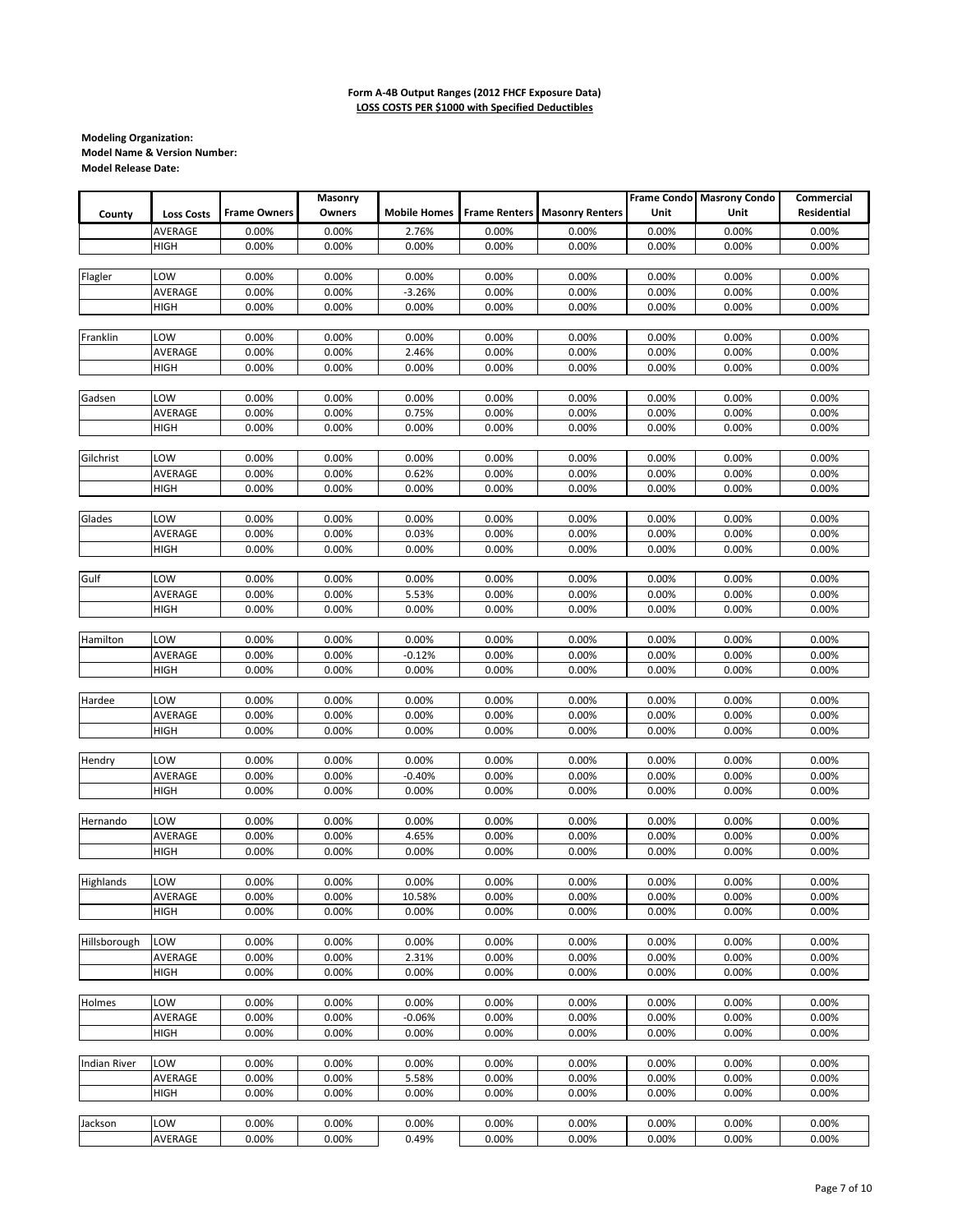|            |                   |                     | Masonry |                     |       |                                      |       | Frame Condo Masrony Condo | Commercial  |
|------------|-------------------|---------------------|---------|---------------------|-------|--------------------------------------|-------|---------------------------|-------------|
| County     | <b>Loss Costs</b> | <b>Frame Owners</b> | Owners  | <b>Mobile Homes</b> |       | <b>Frame Renters Masonry Renters</b> | Unit  | Unit                      | Residential |
|            | <b>HIGH</b>       | 0.00%               | 0.00%   | 0.00%               | 0.00% | 0.00%                                | 0.00% | 0.00%                     | 0.00%       |
|            |                   |                     |         |                     |       |                                      |       |                           |             |
| Jefferson  | LOW               | 0.00%               | 0.00%   | 0.00%               | 0.00% | 0.00%                                | 0.00% | 0.00%                     | 0.00%       |
|            | AVERAGE           | 0.00%               | 0.00%   | 0.48%               | 0.00% | 0.00%                                | 0.00% | 0.00%                     | 0.00%       |
|            | <b>HIGH</b>       | 0.00%               | 0.00%   | 0.00%               | 0.00% | 0.00%                                | 0.00% | 0.00%                     | 0.00%       |
|            |                   |                     |         |                     |       |                                      |       |                           |             |
| Lafayette  | LOW               | 0.00%               | 0.00%   | 0.00%               | 0.00% | 0.00%                                | 0.00% | 0.00%                     | 0.00%       |
|            |                   | 0.00%               |         |                     |       |                                      |       |                           |             |
|            | AVERAGE           |                     | 0.00%   | 0.25%               | 0.00% | 0.00%                                | 0.00% | 0.00%                     | 0.00%       |
|            | <b>HIGH</b>       | 0.00%               | 0.00%   | 0.00%               | 0.00% | 0.00%                                | 0.00% | 0.00%                     | 0.00%       |
|            |                   |                     |         |                     |       |                                      |       |                           |             |
| Lake       | LOW               | 0.00%               | 0.00%   | 0.00%               | 0.00% | 0.00%                                | 0.00% | 0.00%                     | 0.00%       |
|            | AVERAGE           | 0.00%               | 0.00%   | 4.81%               | 0.00% | 0.00%                                | 0.00% | 0.00%                     | 0.00%       |
|            | <b>HIGH</b>       | 0.00%               | 0.00%   | 0.00%               | 0.00% | 0.00%                                | 0.00% | 0.00%                     | 0.00%       |
|            |                   |                     |         |                     |       |                                      |       |                           |             |
| Lee        | LOW               | 0.00%               | 0.00%   | 0.00%               | 0.00% | 0.00%                                | 0.00% | 0.00%                     | 0.00%       |
|            | AVERAGE           | 0.00%               | 0.00%   | 2.46%               | 0.00% | 0.00%                                | 0.00% | 0.00%                     | 0.00%       |
|            | <b>HIGH</b>       | 0.00%               | 0.00%   | 0.00%               | 0.00% | 0.00%                                | 0.00% | 0.00%                     | 0.00%       |
|            |                   |                     |         |                     |       |                                      |       |                           |             |
| Leon       | LOW               | 0.00%               | 0.00%   | 0.00%               | 0.00% | 0.00%                                | 0.00% | 0.00%                     | 0.00%       |
|            | AVERAGE           | 0.00%               | 0.00%   | 0.67%               | 0.00% | 0.00%                                | 0.00% | 0.00%                     | 0.00%       |
|            | <b>HIGH</b>       | 0.00%               | 0.00%   | 0.00%               | 0.00% | 0.00%                                | 0.00% | 0.00%                     | 0.00%       |
|            |                   |                     |         |                     |       |                                      |       |                           |             |
| Levy       | LOW               | 0.00%               | 0.00%   | 0.00%               | 0.00% | 0.00%                                | 0.00% | 0.00%                     | 0.00%       |
|            | AVERAGE           | 0.00%               | 0.00%   | 1.01%               | 0.00% | 0.00%                                | 0.00% | 0.00%                     | 0.00%       |
|            |                   |                     |         |                     |       |                                      |       |                           |             |
|            | <b>HIGH</b>       | 0.00%               | 0.00%   | 0.00%               | 0.00% | 0.00%                                | 0.00% | 0.00%                     | 0.00%       |
|            |                   |                     |         |                     |       |                                      |       |                           |             |
| Liberty    | LOW               | 0.00%               | 0.00%   | 0.00%               | 0.00% | 0.00%                                | 0.00% | 0.00%                     | 0.00%       |
|            | AVERAGE           | 0.00%               | 0.00%   | 0.71%               | 0.00% | 0.00%                                | 0.00% | 0.00%                     | 0.00%       |
|            | <b>HIGH</b>       | 0.00%               | 0.00%   | 0.00%               | 0.00% | 0.00%                                | 0.00% | 0.00%                     | 0.00%       |
|            |                   |                     |         |                     |       |                                      |       |                           |             |
| Madison    | LOW               | 0.00%               | 0.00%   | 0.00%               | 0.00% | 0.00%                                | 0.00% | 0.00%                     | 0.00%       |
|            | AVERAGE           | 0.00%               | 0.00%   | 0.53%               | 0.00% | 0.00%                                | 0.00% | 0.00%                     | 0.00%       |
|            | <b>HIGH</b>       | 0.00%               | 0.00%   | 0.00%               | 0.00% | 0.00%                                | 0.00% | 0.00%                     | 0.00%       |
|            |                   |                     |         |                     |       |                                      |       |                           |             |
| Manatee    | LOW               | 0.00%               | 0.00%   | 0.00%               | 0.00% | 0.00%                                | 0.00% | 0.00%                     | 0.00%       |
|            | AVERAGE           | 0.00%               | 0.00%   | 15.83%              | 0.00% | 0.00%                                | 0.00% | 0.00%                     | 0.00%       |
|            | <b>HIGH</b>       | 0.00%               | 0.00%   | 0.00%               | 0.00% | 0.00%                                | 0.00% | 0.00%                     | 0.00%       |
|            |                   |                     |         |                     |       |                                      |       |                           |             |
| Marion     | LOW               | 0.00%               | 0.00%   | 0.00%               | 0.00% | 0.00%                                | 0.00% | 0.00%                     | 0.00%       |
|            | AVERAGE           | 0.00%               | 0.00%   | 2.02%               | 0.00% | 0.00%                                | 0.00% | 0.00%                     | 0.00%       |
|            | <b>HIGH</b>       | 0.00%               | 0.00%   | 0.00%               | 0.00% | 0.00%                                | 0.00% | 0.00%                     | 0.00%       |
|            |                   |                     |         |                     |       |                                      |       |                           |             |
| Martin     | LOW               | 0.00%               | 0.00%   | 0.00%               | 0.00% | 0.00%                                | 0.00% | 0.00%                     | 0.00%       |
|            | AVERAGE           | 0.00%               | 0.00%   | 4.95%               | 0.00% | 0.00%                                | 0.00% | 0.00%                     | 0.00%       |
|            | <b>HIGH</b>       | 0.00%               |         |                     |       |                                      |       |                           |             |
|            |                   |                     | 0.00%   | 0.00%               | 0.00% | 0.00%                                | 0.00% | 0.00%                     | 0.00%       |
|            |                   |                     |         |                     |       |                                      |       |                           |             |
| Miami-Dade | LOW               | 0.00%               | 0.00%   | 0.00%               | 0.00% | 0.00%                                | 0.00% | 0.00%                     | 0.00%       |
|            | AVERAGE           | 0.00%               | 0.00%   | 25.93%              | 0.00% | 0.00%                                | 0.00% | 0.00%                     | 0.00%       |
|            | <b>HIGH</b>       | 0.00%               | 0.00%   | 0.00%               | 0.00% | 0.00%                                | 0.00% | 0.00%                     | 0.00%       |
|            |                   |                     |         |                     |       |                                      |       |                           |             |
| Monroe     | LOW               | 0.00%               | 0.00%   | 0.00%               | 0.00% | 0.00%                                | 0.00% | 0.00%                     | 0.00%       |
|            | AVERAGE           | 0.00%               | 0.00%   | 8.02%               | 0.00% | 0.00%                                | 0.00% | 0.00%                     | 0.00%       |
|            | <b>HIGH</b>       | 0.00%               | 0.00%   | 0.00%               | 0.00% | 0.00%                                | 0.00% | 0.00%                     | 0.00%       |
|            |                   |                     |         |                     |       |                                      |       |                           |             |
| Nassau     | LOW               | 0.00%               | 0.00%   | 0.00%               | 0.00% | 0.00%                                | 0.00% | 0.00%                     | 0.00%       |
|            | AVERAGE           | 0.00%               | 0.00%   | 1.93%               | 0.00% | 0.00%                                | 0.00% | 0.00%                     | 0.00%       |
|            | HIGH              | 0.00%               | 0.00%   | 0.00%               | 0.00% | 0.00%                                | 0.00% | 0.00%                     | 0.00%       |
|            |                   |                     |         |                     |       |                                      |       |                           |             |
| Okaloosa   | LOW               | 0.00%               | 0.00%   | 0.00%               | 0.00% | 0.00%                                | 0.00% | 0.00%                     | 0.00%       |
|            | AVERAGE           | 0.00%               | 0.00%   | 8.02%               | 0.00% | 0.00%                                | 0.00% | 0.00%                     | 0.00%       |
|            | <b>HIGH</b>       | 0.00%               | 0.00%   | 0.00%               | 0.00% | 0.00%                                | 0.00% | 0.00%                     | 0.00%       |
|            |                   |                     |         |                     |       |                                      |       |                           |             |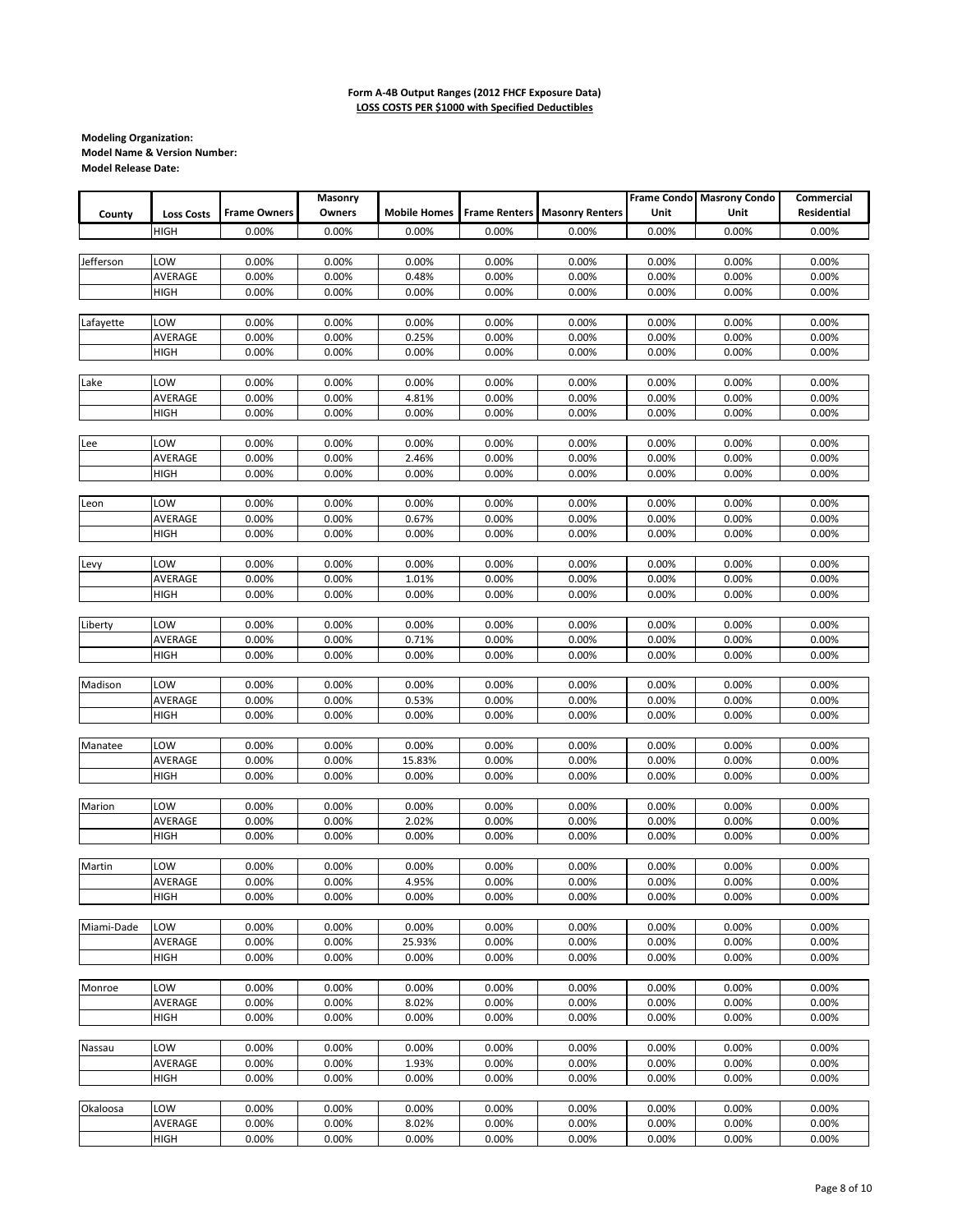|            |                   |                     | Masonry |                     |       |                                      |       | <b>Frame Condo</b> Masrony Condo | Commercial  |
|------------|-------------------|---------------------|---------|---------------------|-------|--------------------------------------|-------|----------------------------------|-------------|
| County     | <b>Loss Costs</b> | <b>Frame Owners</b> | Owners  | <b>Mobile Homes</b> |       | <b>Frame Renters Masonry Renters</b> | Unit  | Unit                             | Residential |
|            |                   |                     |         |                     |       |                                      |       |                                  |             |
| Okeechobee | LOW               | 0.00%               | 0.00%   | 0.00%               | 0.00% | 0.00%                                | 0.00% | 0.00%                            | 0.00%       |
|            | AVERAGE           | 0.00%               | 0.00%   | 2.24%               | 0.00% | 0.00%                                | 0.00% | 0.00%                            | 0.00%       |
|            | HIGH              | 0.00%               | 0.00%   | 0.00%               | 0.00% | 0.00%                                | 0.00% | 0.00%                            | 0.00%       |
|            |                   |                     |         |                     |       |                                      |       |                                  |             |
| Orange     | LOW               | 0.00%               | 0.00%   | 0.00%               | 0.00% | 0.00%                                | 0.00% | 0.00%                            | 0.00%       |
|            | AVERAGE           | 0.00%               | 0.00%   | 7.26%               | 0.00% | 0.00%                                | 0.00% | 0.00%                            | 0.00%       |
|            | <b>HIGH</b>       | 0.00%               | 0.00%   | 0.00%               | 0.00% | 0.00%                                | 0.00% | 0.00%                            | 0.00%       |
|            |                   |                     |         |                     |       |                                      |       |                                  |             |
| Osceola    | LOW               | 0.00%               | 0.00%   | 0.00%               | 0.00% | 0.00%                                | 0.00% | 0.00%                            | 0.00%       |
|            | AVERAGE           | 0.00%               | 0.00%   | 1.18%               | 0.00% | 0.00%                                | 0.00% | 0.00%                            | 0.00%       |
|            | <b>HIGH</b>       | 0.00%               | 0.00%   | 0.00%               | 0.00% | 0.00%                                | 0.00% | 0.00%                            | 0.00%       |
|            |                   |                     |         |                     |       |                                      |       |                                  |             |
| Palm Beach | LOW               | 0.00%               | 0.00%   | 0.00%               | 0.00% | 0.00%                                | 0.00% | 0.00%                            | 0.00%       |
|            | AVERAGE           | 0.00%               | 0.00%   | 8.03%               | 0.00% | 0.00%                                | 0.00% | 0.00%                            | 0.00%       |
|            | <b>HIGH</b>       | 0.00%               | 0.00%   | 0.00%               | 0.00% | 0.00%                                | 0.00% | 0.00%                            | 0.00%       |
|            |                   |                     |         |                     |       |                                      |       |                                  |             |
| Pasco      | LOW               | 0.00%               | 0.00%   | 0.00%               | 0.00% | 0.00%                                | 0.00% | 0.00%                            | 0.00%       |
|            | AVERAGE           | 0.00%               | 0.00%   | 5.23%               | 0.00% | 0.00%                                | 0.00% | 0.00%                            | 0.00%       |
|            | HIGH              | 0.00%               | 0.00%   | 0.00%               | 0.00% | 0.00%                                | 0.00% | 0.00%                            | 0.00%       |
|            |                   |                     |         |                     |       |                                      |       |                                  |             |
| Pinellas   | LOW               | 0.00%               | 0.00%   | 0.00%               | 0.00% | 0.00%                                | 0.00% | 0.00%                            | 0.00%       |
|            | AVERAGE           | 0.00%               | 0.00%   | 2.24%               | 0.00% | 0.00%                                | 0.00% | 0.00%                            | 0.00%       |
|            | <b>HIGH</b>       | 0.00%               | 0.00%   | 0.00%               | 0.00% | 0.00%                                | 0.00% | 0.00%                            | 0.00%       |
|            |                   |                     |         |                     |       |                                      |       |                                  |             |
| Polk       | LOW               | 0.00%               | 0.00%   | 0.00%               | 0.00% | 0.00%                                | 0.00% | 0.00%                            | 0.00%       |
|            | AVERAGE           | 0.00%               | 0.00%   | 4.88%               | 0.00% | 0.00%                                | 0.00% | 0.00%                            | 0.00%       |
|            | <b>HIGH</b>       | 0.00%               | 0.00%   | 0.00%               | 0.00% | 0.00%                                | 0.00% | 0.00%                            | 0.00%       |
|            |                   |                     |         |                     |       |                                      |       |                                  |             |
| Putnam     | LOW               | 0.00%               | 0.00%   | 0.00%               | 0.00% | 0.00%                                | 0.00% | 0.00%                            | 0.00%       |
|            | AVERAGE           | 0.00%               | 0.00%   | 2.52%               | 0.00% | 0.00%                                | 0.00% | 0.00%                            | 0.00%       |
|            | <b>HIGH</b>       | 0.00%               | 0.00%   | 0.00%               | 0.00% | 0.00%                                | 0.00% | 0.00%                            | 0.00%       |
|            |                   |                     |         |                     |       |                                      |       |                                  |             |
| St. Johns  | LOW               | 0.00%               | 0.00%   | 0.00%               | 0.00% | 0.00%                                | 0.00% | 0.00%                            | 0.00%       |
|            | AVERAGE           | 0.00%               | 0.00%   | 17.46%              | 0.00% | 0.00%                                | 0.00% | 0.00%                            | 0.00%       |
|            | <b>HIGH</b>       | 0.00%               | 0.00%   | 0.00%               | 0.00% | 0.00%                                | 0.00% | 0.00%                            | 0.00%       |
|            |                   |                     |         |                     |       |                                      |       |                                  |             |
| St. Lucie  | LOW               | 0.00%               | 0.00%   | 0.00%               | 0.00% | 0.00%                                | 0.00% | 0.00%                            | 0.00%       |
|            | AVERAGE           | 0.00%               | 0.00%   | $-0.89%$            | 0.00% | 0.00%                                | 0.00% | 0.00%                            | 0.00%       |
|            | <b>HIGH</b>       | 0.00%               | 0.00%   | 0.00%               | 0.00% | 0.00%                                | 0.00% | 0.00%                            | 0.00%       |
|            |                   |                     |         |                     |       |                                      |       |                                  |             |
| Santa Rosa | LOW               | 0.00%               | 0.00%   | 0.00%               | 0.00% | 0.00%                                | 0.00% | 0.00%                            | 0.00%       |
|            | AVERAGE           | 0.00%               | 0.00%   | 3.94%               | 0.00% | 0.00%                                | 0.00% | 0.00%                            | 0.00%       |
|            | <b>HIGH</b>       | 0.00%               | 0.00%   | 0.00%               | 0.00% | 0.00%                                | 0.00% | 0.00%                            | 0.00%       |
|            |                   |                     |         |                     |       |                                      |       |                                  |             |
| Sarasota   | LOW               | 0.00%               | 0.00%   | 0.00%               | 0.00% | 0.00%                                | 0.00% | 0.00%                            | 0.00%       |
|            | AVERAGE           | 0.00%               | 0.00%   | 7.07%               | 0.00% | 0.00%                                | 0.00% | 0.00%                            | 0.00%       |
|            | <b>HIGH</b>       | 0.00%               | 0.00%   | 0.00%               | 0.00% | 0.00%                                | 0.00% | 0.00%                            | 0.00%       |
| Seminole   |                   |                     |         |                     |       |                                      |       |                                  |             |
|            | LOW               | 0.00%               | 0.00%   | 0.00%               | 0.00% | 0.00%                                | 0.00% | 0.00%                            | 0.00%       |
|            | AVERAGE           | 0.00%               | 0.00%   | 6.92%               | 0.00% | 0.00%                                | 0.00% | 0.00%                            | 0.00%       |
|            | <b>HIGH</b>       | 0.00%               | 0.00%   | 0.00%               | 0.00% | 0.00%                                | 0.00% | 0.00%                            | 0.00%       |
|            |                   |                     |         |                     |       |                                      |       |                                  |             |
| Sumter     | LOW               | 0.00%               | 0.00%   | 0.00%               | 0.00% | 0.00%                                | 0.00% | 0.00%                            | 0.00%       |
|            | AVERAGE           | 0.00%               | 0.00%   | 4.32%               | 0.00% | 0.00%                                | 0.00% | 0.00%                            | 0.00%       |
|            | <b>HIGH</b>       | 0.00%               | 0.00%   | 0.00%               | 0.00% | 0.00%                                | 0.00% | 0.00%                            | 0.00%       |
|            |                   |                     |         |                     |       |                                      |       |                                  |             |
| Suwanee    | LOW               | 0.00%               | 0.00%   | 0.00%               | 0.00% | 0.00%                                | 0.00% | 0.00%                            | 0.00%       |
|            | AVERAGE           | 0.00%               | 0.00%   | $-0.05%$            | 0.00% | 0.00%                                | 0.00% | 0.00%                            | 0.00%       |
|            | <b>HIGH</b>       | 0.00%               | 0.00%   | 0.00%               | 0.00% | 0.00%                                | 0.00% | 0.00%                            | 0.00%       |